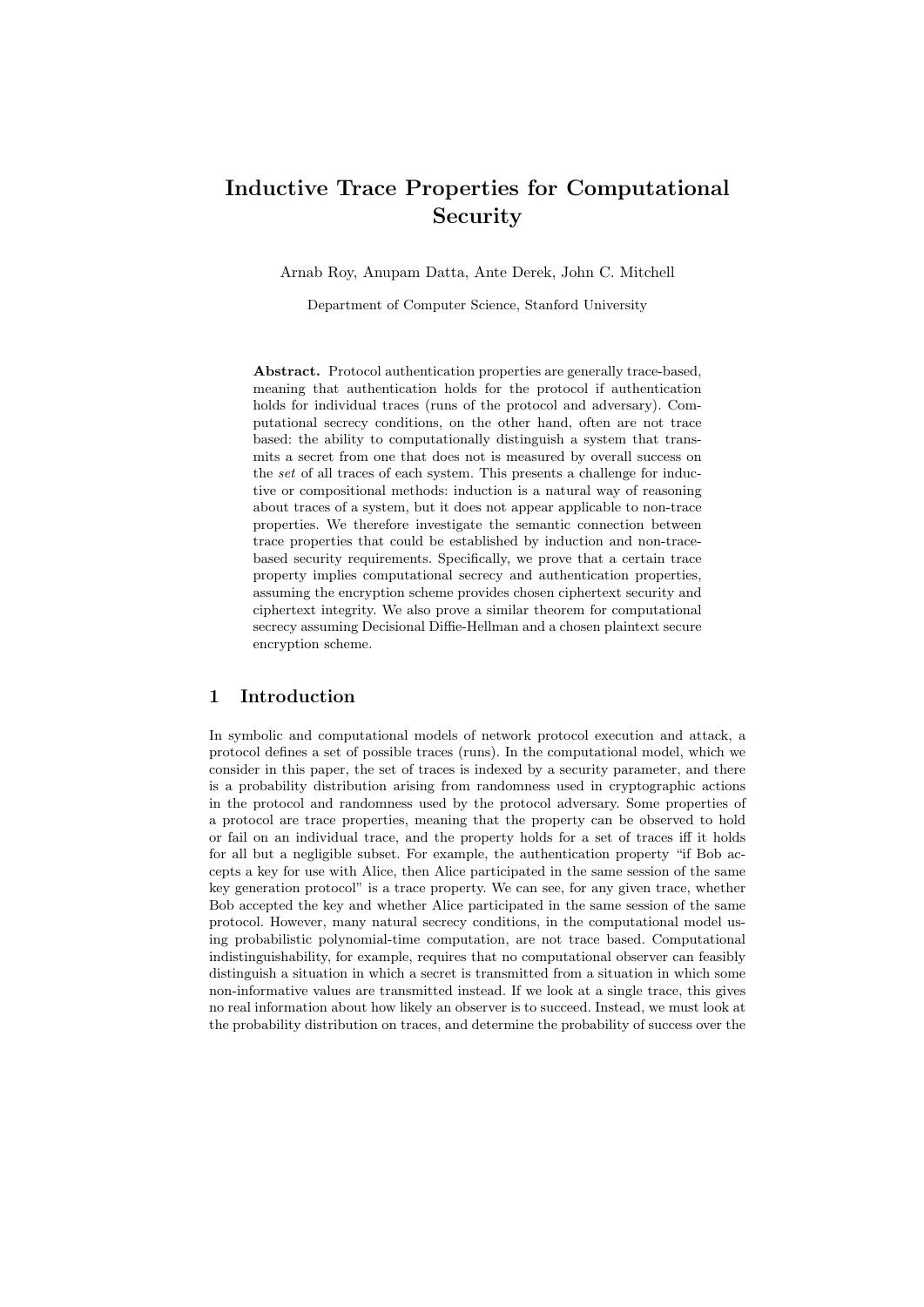entire distribution. This presents a challenge for proving computational secrecy properties of protocols, since trace-based properties are naturally amenable to induction, while non-trace-based properties are not. If we assume inductively that a trace-based property holds, this means it holds for (almost) all traces, and we can consider the effect of adding one more step to each trace. If the effect preserves the property on each trace, then we conclude that the property holds for the protocol as a whole. Since this form of argument only works for trace-based properties, it does not appear applicable to important computational security properties.

In this paper, we develop foundations for inductive proofs of computational security properties by proving connections between selected trace properties and useful non-trace properties. We say that a protocol is secretive if the protocol participants protect values intended to be kept secret in certain ways. While one cannot immediately see syntactically whether a protocol is secretive or not, this is a trace property because it only requires certain individual actions by honest parties to a protocol. We prove that all secretive protocols have computational secrecy and authentication properties, assuming the encryption scheme used provides chosen ciphertext security and ciphertext integrity. In addition, we prove a similar theorem for computational secrecy assuming Decisional Diffie-Hellman and a chosen plaintext secure encryption scheme. These results strengthen related results of [7] in that we cover a broader class of protocol properties, allow "nonces" used as keys, and make weaker cryptographic assumptions. The computational security guarantees for secretive protocols are established first for the simple case when secrets are protected by pre-shared "level-0" keys (Theorems 1-3), then generalized (Theorems 4-6) under the condition that each key is protected by predecessor keys in an acyclic graph. This condition avoids the difficulty of dealing with key cycles while assuming only IND-CCA security of encryption. However, the properties we are able to prove do depend on key use, as should be expected in light of previous results [7, 16, 11, 20]. Specifically, we prove strong key indistinguishability properties for a class of secretive protocols that do not use the established secret as a key (Theorems 1, 4), and a weaker key usability property for secretive protocols that allows the established secret to be used as a key (Theorems 2, 5, 7).

While several methods are possible, we do not present methods for proving that a protocol is secretive. Many protocols have steps that receive a message encrypted with one key, and send some of its parts out encrypted with a different key. For such protocols, one might use an inductive argument about basic receive-send protocol steps, along the lines of the "rank function method" [21] and related work in the strand space approach [22], both previously applied to symbolic execution models. In forthcoming work, we develop a form of secrecy induction general enough to cover Kerberos and a Diffie-Hellman induction general enough to address properties of ISO-9798-3 and IKEv2. An important aspect of the setting we develop in this paper is that we do not need the strong cryptographic assumptions that are needed to show stronger correspondences between symbolic and computational models of protocol execution and attack (see, e.g.,  $[18, 7, 1]$ ). Intuitively, a correspondence between the set of symbolic executions of a protocol, under attack by a symbolic adversary, and the set of computational executions, under attack by a computational adversary, may require cryptographic assumptions that make cryptographic operations as opaque to a computational attacker as they are to a symbolic attacker. In our approach, however, we work directly with the computational model, using traces that contain symbolic actions by the protocol participants (but not by the attacker), and do not require a correspondence between computational and symbolic models.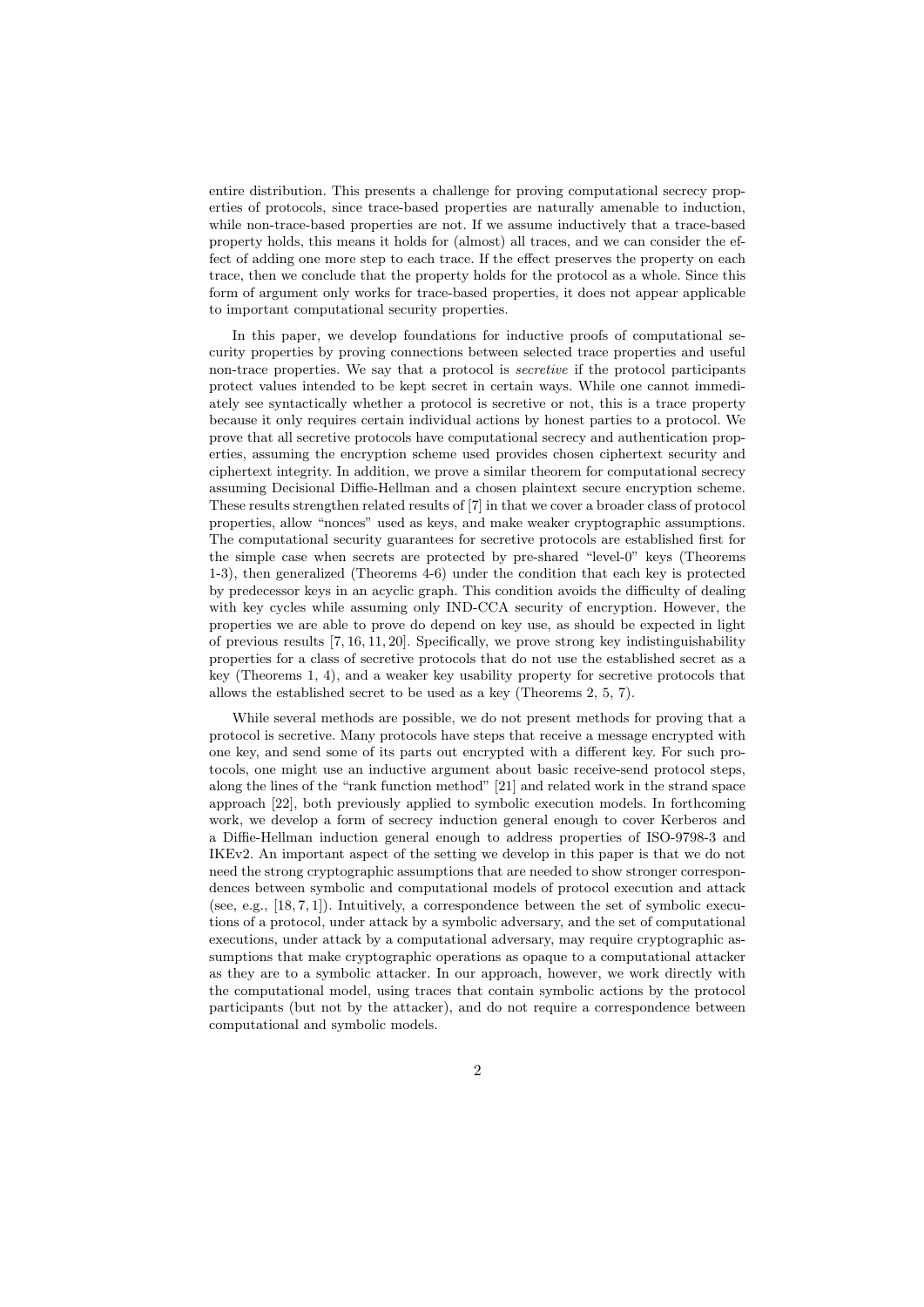Section 2 describes the protocol programming language, computational execution model and security properties. A trace-based definition of "secretive protocols" and associated computational security theorems (Theorems 1–6) are presented in section 3. A similar trace-based definition of protocols that use the Diffie-Hellman primitive safely and associated computational secrecy theorem (Theorem 7) is presented in section 4. Conclusions appear in section 5.

# 2 Computational Model

#### 2.1 Modeling Protocols

A simple protocol programming language is used to represent a protocol by a set of programs one for each role, such as "Initiator", "Responder" or "Server". A program is a sequence of protocol actions to be executed by an honest participant (see [12, 8, 9] for the syntax and operational semantics of the language). For the purpose of this paper, it is sufficient to know that protocol actions include nonce generation, encryption, decryption, Diffie-Hellman operations and communication steps (sending and receiving). Symmetric encryption with a nonce as a key signifies encryption with a key deterministically generated from the nonce. A principal executing an instance of a role is called a thread. A principal can simultaneously execute multiple threads.

We consider a standard two-phase execution model as in [5]. In the initialization phase of protocol execution, we assign a set of roles to each principal, identify a subset which is honest, and provide all entities with encryption keys and random coins. In the execution phase, the adversary executes the protocol by interacting with honest principals. We make the standard assumption that the adversary has complete control over the network, i.e. it sends messages to the parties and intercepts their answers, as in the accepted cryptographic model of [5]. The length of keys, nonces, etc. as well as the running time of the protocol parties and the attacker are polynomially bounded in the security parameter.

Informally, a trace is a record of all actions executed by honest principals and the attacker during protocol execution. Since honest principals execute symbolic programs, a trace contains symbolic descriptions of the actions executed by honest parties as well as the mapping of bitstrings to variables. On the other hand, although the attacker may produce and send arbitrary bitstrings, the trace only records the send-receive actions of the attacker (and the corresponding mapping to bitstrings), but not her internal actions. More formally, a trace is a pair  $\langle e, \lambda \rangle$ , where e records the symbolic actions of protocol participants and  $\lambda$  maps symbolic terms in actions to bitstrings using appropriate functions. For example, if the symbolic action involves some thread generating a new nonce s, then  $\lambda(s)$  is the bitstring obtained by applying a noncegeneration algorithm (which uses the random coins available to that thread). Similarly, symbolic symmetric encryption terms are mapped to bitstrings obtained by applying an encryption function to the bitstring representation of the corresponding plaintext term given by  $\lambda$ . The computational interpretation of decryption, and Diffie-Hellman actions are defined similarly.

#### 2.2 Modeling Security Properties

Authentication and integrity are trace properties. In this paper, we focus on simple integrity properties of the form that a certain encrypted message was produced by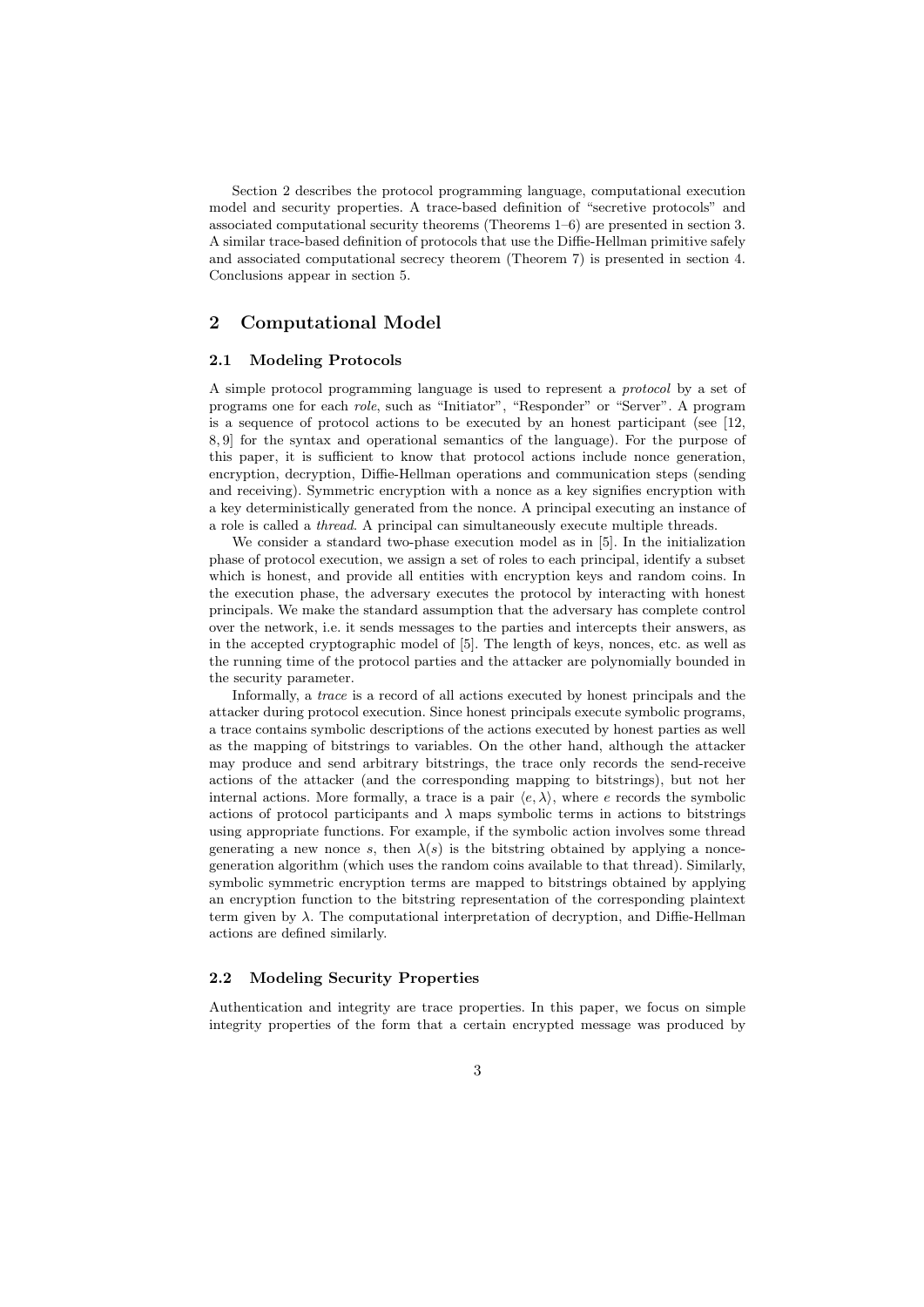a specific principal. Such a property is satisfied by a protocol if for all probabilistic polytime attackers and sufficiently large security parameters this property holds in "almost all" runs of the protocol. Here, the use of the condition "almost all" allows for the fact that the property may not hold in a negligible fraction of the runs as is standard in cryptographic studies [5]. The interested reader is referred to [10] for a formal definition.

Computational secrecy is a more subtle property. It is a property of a set of traces and not a single trace. We consider two notions of computational secrecy—one based on the standard cryptographic notion of *indistinguishability* and the other called key usability first presented in [11]. We describe some problems with inductive reasoning about key indistinguishability and discuss the alternative condition that appears more suitable for our purposes.

**Key indistinguishability** *Key indistinguishability* [5,3] roughly means that an attacker should not be able to distinguish between the actual key produced by the protocol and a random key drawn from the same distribution. This idea is formalized using a standard cryptographic game. The game involves a two-phase adversary  $\mathcal{A} =$  $(\mathcal{A}_{\epsilon}, \mathcal{A}_{c})$ . In the key exchange phase, the honest parties run sessions of the protocol following the execution model described in Section 2.1. At the end of the key exchange phase, the adversary selects a challenge session among all sessions executed by the honest parties, and outputs some state information representing the information  $\mathcal{A}_e$ was able to gather during its execution. Let  $k$  be the key locally output by the honest party executing the session. At this point, the experiment enters its second phase the *challenge phase* where the goal of the adversary  $A_c$  is to distinguish the key k from a random key  $r$  drawn from the same distribution using the state information previously output by  $\mathcal{A}_e$ . The protocol is said to satisfy key indistinguishability if the success probability of  $A_c$  is bounded above  $1/2$  by a negligible function of the security parameter.

Key indistinguishability turns out to be too strong a condition in many practical scenarios. Specifically, even if a key exchange protocol run in isolation satisfies this condition, key indistinguishability is generally lost as soon as the key is used to encrypt a message of a known form or with partially known possible content. Moreover, some situations allow one agent to begin transmitting encrypted data before the other agent finishes the last step of the key exchange, rendering key indistinguishability false at the point that the key exchange protocol finishes. This appears to be the case for SSL [13]; see [19] for a discussion of data transfer before the key exchange finished messages are received. Furthermore, some key exchange protocols even use the generated key during the protocol, preventing key indistinguishability. Fortunately, many protocols that use keys do not require key indistinguishability to provide meaningful security guarantees. In particular, semantic security [15] does not require that the keys used remain indistinguishable from random. To circumvent the technical problems we encountered in working with key indistinguishability, we developed an alternative notion in [11] that is parameterized by the security goal of the application in which the resulting key is used.

Key usability While there are many desirable properties a "good" key exchange protocol might satisfy, such as key freshness, high key entropy, and agreement, one essential property is that the key should be suitable for use. Specifically, an adversary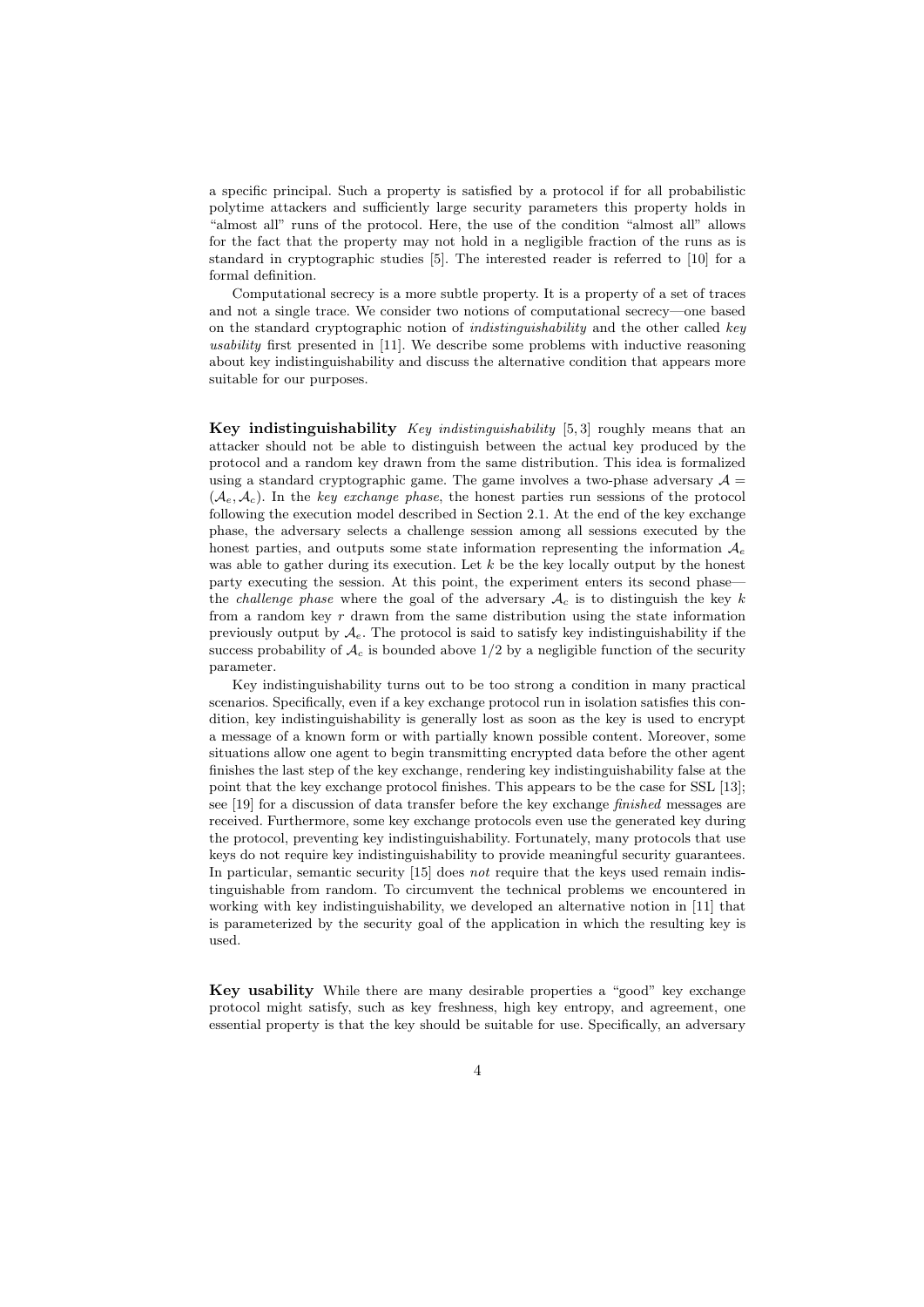who interacts with the the key exchange protocol should not be able to extract information that can compromise the application protocol which uses the resulting key. This is the main idea underlying the security definition summarized below (see [11] for a complete definition).

We define usability of keys obtained through a key exchange protocol  $\Sigma$  with respect to a class of applications S via a two-phase experiment. The experiment involves a two-phase adversary  $A = (A_e, A_c)$ . In the key exchange phase, the honest parties run sessions of the protocol following the standard execution model. At the end of the key exchange phase, the adversary selects a challenge session among all sessions executed by the honest parties, and outputs some state information representing the information  $\mathcal{A}_{e}$  was able to gather during its execution. Let k be the key locally output by the honest party executing the session. At this point, the experiment enters its second phase—the challenge phase where the goal of the adversary is to demonstrate an attack against a scheme  $\Pi \in S$  which uses the key k. After  $\mathcal{A}_e$  receives as input  $St$ , it starts interacting with  $\Pi$  according to the game used for defining security of the application protocols in  $S$ . For example, if  $S$  is a set of encryption schemes, then the relevant game may be IND-CPA, IND-CCA1, or IND-CCA2 [14]. We formalize the case when the game defines IND-CPA security.  $A_c$  has access to a left-right encryption oracle under k, and in addition, it receives as input the state information from  $A_e$ . The advantage of the adversary is defined as for the standard IND-CPA game with the difference that the probability is taken over the random coins of the honest parties (used in the execution of the protocol), the coins of the two adversaries, and the coins used for encryption in the challenge phase. The keys obtained by running the key exchange protocol are usable for the schemes in  $S$  if this advantage is bounded above by a negligible function of the security parameter, for all encryption schemes in S. The universal quantification over schemes is used to capture the fact that the security property is guaranteed for all encryption schemes which satisfy the IND-CPA condition. The definition can be easily modified to define a similar usability property of keys for other primitives, for example, message authentication codes, by appropriately changing the security game that is played in the second phase.

The above definition of usability is consistent with accepted definitions of symmetric key-based primitives based on security against adversaries that are allowed arbitrary uses of the primitive in a priori unknown settings. In addition, our model considers the possibility that key generation is accomplished using a key exchange protocol instead of a non-interactive algorithm. The adversary is provided with auxiliary information obtained by interacting with this protocol.

# 3 Secretive Protocols

In this section, we define a trace property of protocols and show that this property implies computational secrecy and integrity. The computational secrecy properties include key indistinguishability and key usability for IND-CCA secure encryption. These results are established first for the simple case when secrets are protected by pre-shared "level-0" keys (Theorems 1-3), then generalized (Theorems 4-6) under the condition that each key is protected by predecessor keys in an acyclic graph. The proofs use standard cryptographic reductions.

Let  $s$  and  $K$  be the symbolic representations of a nonce and a set of keys associated with a specific thread in a trace  $\langle e, \lambda \rangle$ . Define  $\Lambda(\mathcal{K}) = {\lambda(k)}|k \in \mathcal{K}$ .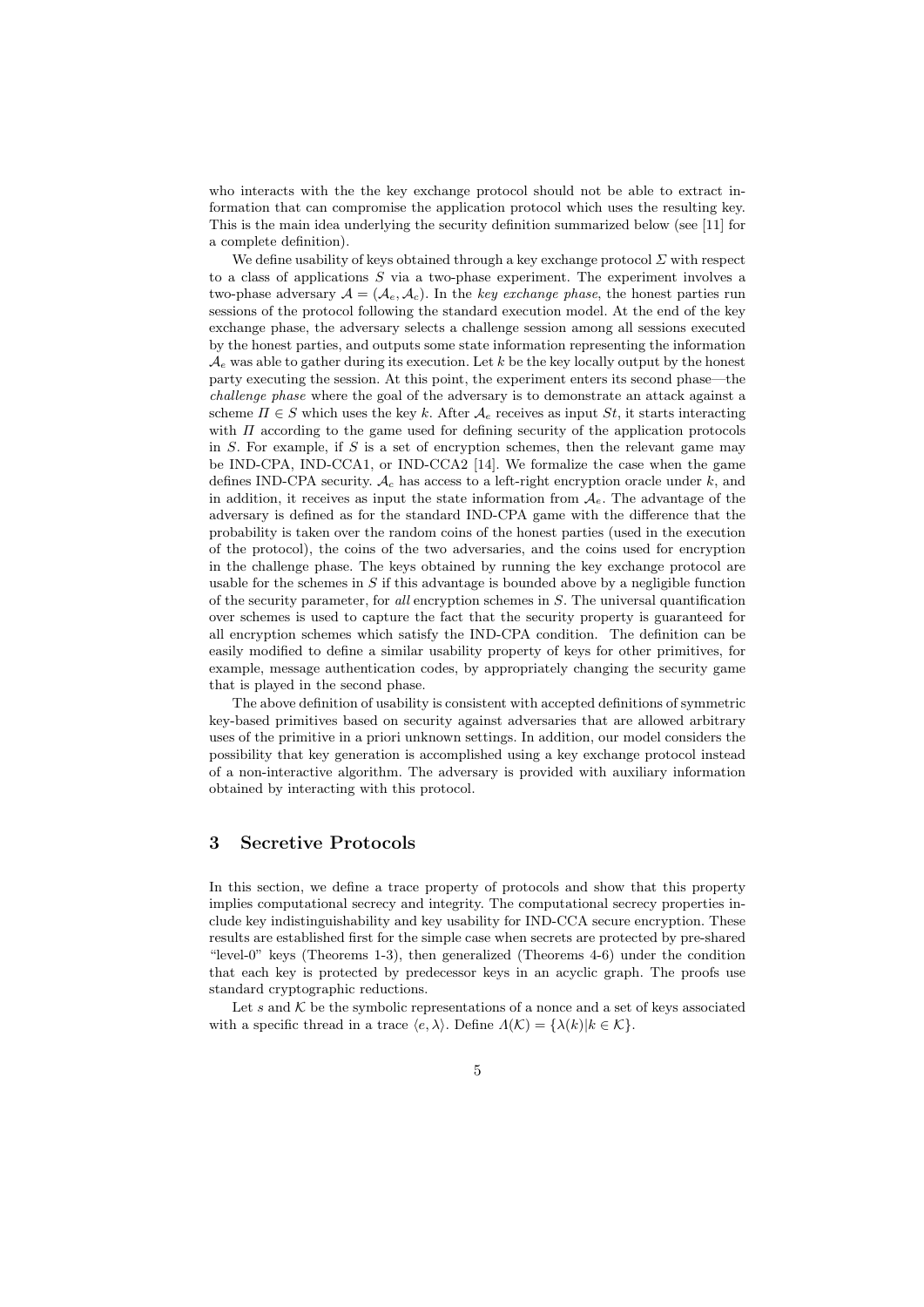**Definition 1** (Secretive Trace). A trace  $\langle e, \lambda \rangle$  is a secretive trace with respect to s and  $K$  if the following properties hold for every thread belonging to honest principals:

- a thread which generates a new nonce r in e, with  $\lambda(r) = \lambda(s)$ , ensures that r is encrypted with a key k with bitstring representation  $\lambda(k) \in \Lambda(\mathcal{K})$  in any message sent out.
- whenever a thread decrypts a message with a key k with  $\lambda(k) \in \Lambda(\mathcal{K})$  and parses the decryption, it ensures that the results are encrypted with some key  $k'$  with  $\lambda(k') \in \Lambda(\mathcal{K})$  in any message sent out.

**Definition 2 (Secretive Protocol).** A protocol Q is a secretive protocol with respect to s and K if for all probabilistic poly-time adversaries A and for all sufficiently large security parameters  $\eta$ , the probability that a trace  $t(\mathcal{A}, \mathcal{Q}, \eta)$ , generated by the interaction of  $\mathcal A$  with principals following roles of  $\mathcal Q$ , is a secretive trace with respect to s and  $K$  is overwhelmingly close to 1, the probability being taken over all adversary and protocol randomness. Formally,

> $\forall$  PPT adversary  $\mathcal{A}.\exists$  negligible function  $\nu.\exists \eta_0.\forall \eta \geq \eta_0.$  $Pr[t(\mathcal{A}, \mathcal{Q}, \eta)$  is secretive wrt s and  $\mathcal{K} \geq 1 - \nu(\eta)$

A level-0 key for a protocol execution is an encryption key which is only used as a key but never as a payload. We use multi-party security definitions due to Bellare, Boldyreva and Micali [2] applied to symmetric encryption schemes in the following theorems. In [2], IND-CCA2 and the multi-party IND-CCA game are shown to be asymptotically equivalent.

In all the proofs to do with secretive protocols, we implicitly look at the subset of all traces that are secretive among all possible traces. Since the set of non-secretive traces is a negligible subset of all traces, adversary advantages retain the same asymptotic behaviour - negligible advantages remain negligible and non-negligible advantages remain non-negligible.

Theorem 1 (CCA security - No keying - level 1). Assume that a probabilistic poly-time adversary interacts with a secretive protocol with respect to nonce s and a set of level-0 keys  $K$ . Also assume that s is never used as a key by the honest principals. The adversary has negligible advantage at distinguishing s from random, after the interaction if the encryption scheme is IND-CCA secure. In other words, the protocol satisfies key indistinguishability for s.

*Proof.* Assume that a probabilistic poly-time adversary  $A$  interacts with a secretive protocol with respect to nonce s and a set of level-0 keys  $K$ . We will show that if A has non-negligible advantage at distinguishing s from random, after the interaction, then we can construct a  $|K|$ -IND-CCA adversary  $A_1$  with non-negligible advantage against the encryption scheme.

Adversary  $A_1$  has access to multi-party Left-or-Right encryption oracles  $\mathcal{E}_{k_i}(LoR)$  $(\cdot, \cdot, b)$ ) parameterized by a bit b and decryption oracles  $\mathcal{D}_{k_i}(\cdot)$  for all  $k_i \in \mathcal{K}$  (Following [2],  $LoR(m_0, m_1, b)$  is a function which returns  $m_b$ ).  $\mathcal{A}_1$  will provide a simulation of the *secretive protocol* to  $A$  by using these oracles.  $A_1$  randomly chooses two nonces  $x_0, x_1$  at the outset as alternate bit-string representations of s. Suppose  $u(s, \dots)$  is a term explicitly constructed from  $s$ . As  $A_1$  is simulating a *secretive protocol*, this term is to be encrypted with a key  $k$  in  $K$  to construct a message to be sent out to  $A$ . In this case  $\mathcal{A}_1$  asks the encryption oracle  $(u(x_0, \dots), u(x_1, \dots))$  to be encrypted by k. If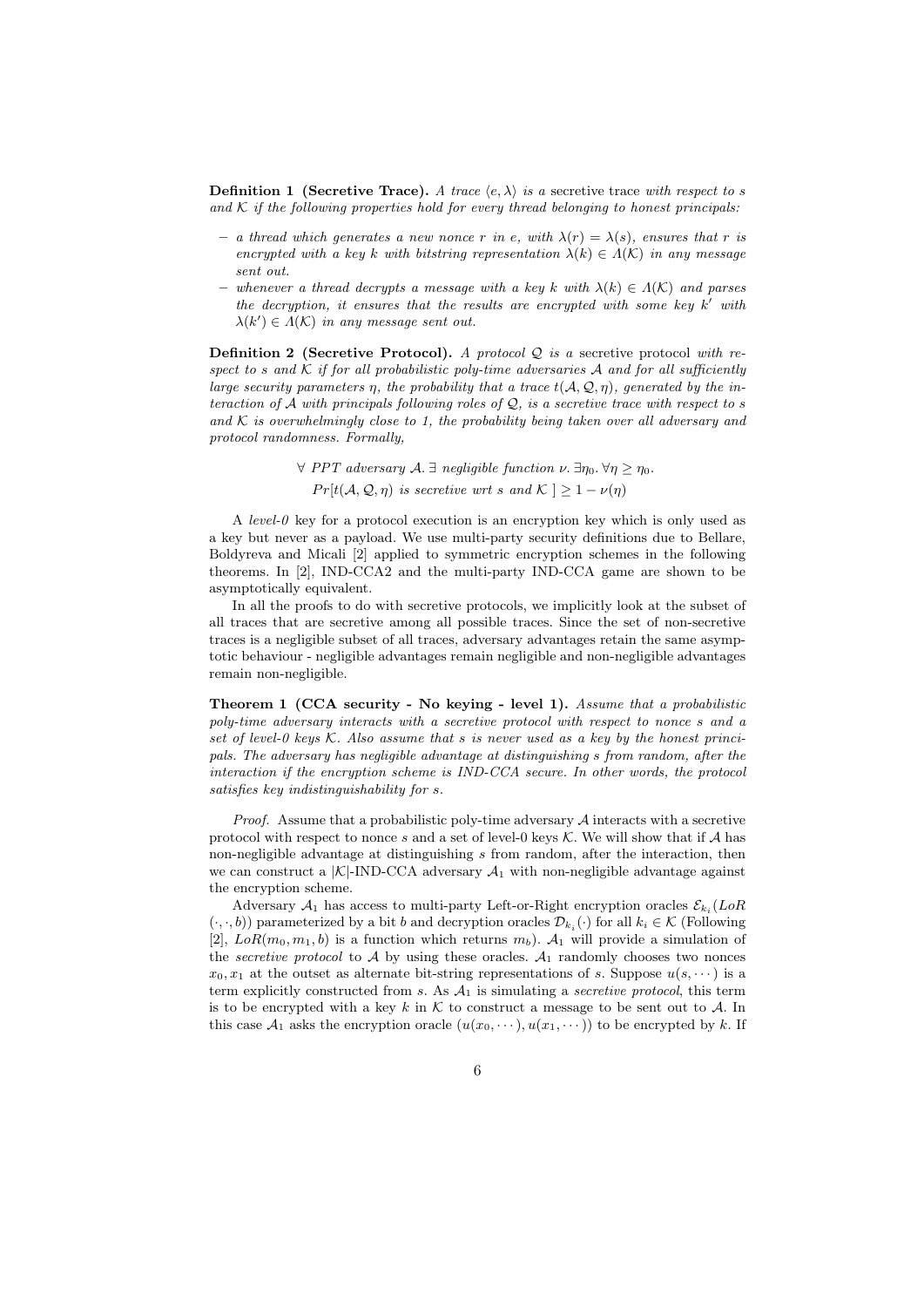a message construction involves decryption with a key in  $K$ ,  $A_1$  first checks whether the term to be decrypted was produced by an encryption oracle - if not then the decryption oracle is invoked; if yes then  $A_1$  uses the corresponding encryption query as the decryption. In the second case the encryption query might have been of the form  $(v(x_0, \dots), v(x_1, \dots))$ . Following the definition of *secretive protocol*, terms constructed from this decryption will be re-encrypted with a key in  $K$  before sending out. Thus we note here that all such replies will be consistent to  $A$  with respect to any choice of  $b$ .

In the second phase,  $A_1$  chooses a bit d' and sends  $x_{d'}$  to A. If A replies that this is the actual nonce used, then  $A_1$  finishes by outputting  $d = d'$ , otherwise it outputs  $d = \bar{d}$  and finishes. The advantage of  $\mathcal{A}_1$  against the  $|\mathcal{K}|$ -IND-CCA challenger is:

$$
\mathbf{Adv}_{|\mathcal{K}|-IND-CCA,\mathcal{A}_1}(\eta) = Pr[d=0|b=0] - Pr[d=0|b=1]
$$
 (1)

Since  $A$  has a non-negligible advantage at distinguishing s from random, the quantity on the RHS must be non-negligible. Therefore the advantage in the LHS must be nonnegligible and hence we are done.  $\Box$ 

Theorem 2 (CCA security - Keying - level 1). Assume that a probabilistic polytime adversary interacts with a secretive protocol with respect to nonce s and a set of level-0 keys  $K$ . Honest principals are allowed to use  $s$  as a key. The adversary has negligible advantage at winning an IND-CCA game against a symmetric encryption challenger, using the key s, after the interaction if the encryption scheme is IND-CCA secure. In other words, the protocol satisfies IND-CCA key usability for s.

*Proof.* Assume that a probabilistic poly-time adversary  $A$  interacts with a secretive protocol with respect to nonce s and a set of level-0 keys  $K$ . We will show that if A has non-negligible advantage at winning an IND-CCA game against a symmetric encryption challenger, using the key s, after the interaction then we can construct either a  $|K|$ -IND-CCA adversary  $A_1$  or an IND-CCA adversary  $A_2$  with non-negligible advantages against the encryption scheme.

We proceed as in the proof of theorem 1 to construct the adversary  $A_1$ . The situation becomes different when encryption or decryption of a term is required with s as the key. In this case  $A_1$  encrypts or decrypts with  $x_0$ .

In the second phase,  $A_1$  uniformly randomly chooses a bit  $b'$  and provides oracles  $\mathcal{E}_{x_0}(LoR(\cdot,\cdot,b'))$  and  $\mathcal{D}_{x_0}(\cdot)$  to A for an IND-CCA game. A finishes by outputting a bit d'. If  $b' = d'$ ,  $\mathcal{A}_1$  outputs  $d = 0$  else outputs  $d = 1$ . The advantage of  $\mathcal{A}_1$  against the  $|K|$ -IND-CCA challenger is:

$$
\mathbf{Adv}_{|\mathcal{K}|-IND-CCA, \mathcal{A}_1}(\eta) = Pr[d=0|b=0] - Pr[d=0|b=1]
$$
 (2)

Observe that if  $b = 0$  then s was consistently represented by  $x_0$  in messages sent to  $A$ . Hence, the first probability is precisely the probability of  $A$  winning an IND-CCA challenge with s as the key after interacting with a secretive protocol w.r.t. s and  $K$ . We will now bound the second probability. We start by constructing a second adversary  $A_2$  which has all the keys in K, randomly generates a nonce  $x_1$  and has access to an encryption oracle  $\mathcal{E}_{x_0}(LoR(\cdot,\cdot,b_1))$  and a decryption oracle  $\mathcal{D}_{x_0}(\cdot)$ . It has a similar behaviour towards  $A$  as  $A_1$  had except that when constructing terms with s, it uses  $x_1$  but when required to encrypt or decrypt using s, it queries  $\mathcal{E}_{x_0}(LoR(\cdot,\cdot,b_1))$ or  $\mathcal{D}_{x_0}(\cdot)$ . In the second phase,  $\mathcal{A}_1$  uses the oracles  $\mathcal{E}_{x_0}(LoR(\cdot,\cdot,b_1))$  and  $\mathcal{D}_{x_0}(\cdot)$  to provide the IND-CCA challenger to A. A finishes by outputting a bit  $d_1$ . A<sub>2</sub> outputs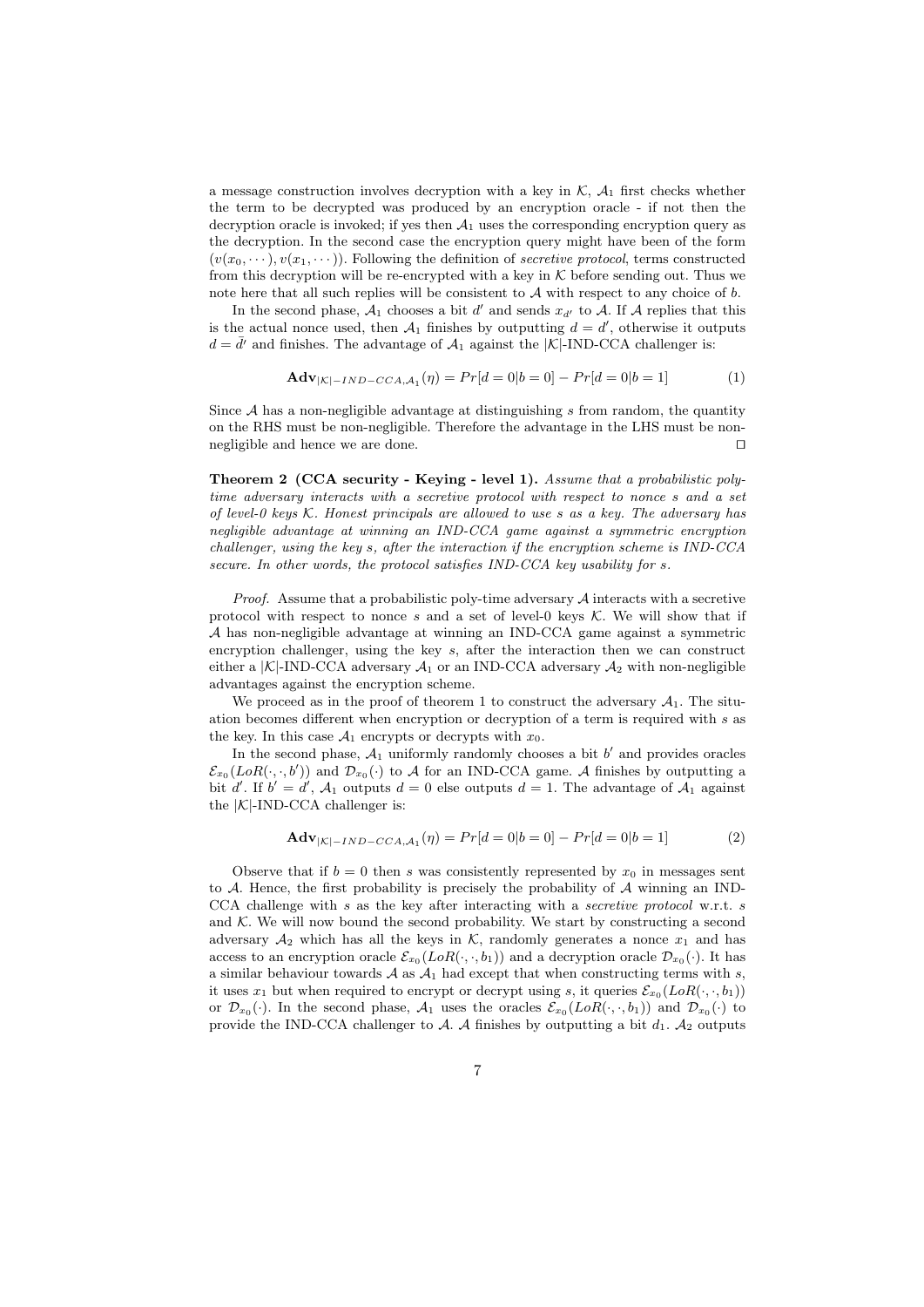$d_1$ . We observe here that if  $b = 1$  for the earlier LoR oracle, it makes no difference to the algorithm  $A$  whether it is interacting with  $A_1$  or  $A_2$ . Thus we have:

 $(1/2)$ **Adv**<sub>IND−CCA, $A_2(\eta) = Pr[d_1 = b_1] - 1/2 = Pr[d = 0|b = 1] - 1/2$  (3)</sub>

By the equations 2 and 3 we have:

 $Pr[d = 0|b = 0] - 1/2 = \mathbf{Adv}_{|\mathcal{K}| - IND - CCA, \mathcal{A}_1}(\eta) + (1/2)\mathbf{Adv}_{IND - CCA, \mathcal{A}_2}(\eta)$ 

As the probablity in the LHS is non-negligible, at least one of the advantages in the RHS must be non-negligible and hence we are done.  $\Box$ 

If a protocol is a *secretive protocol* with respect to nonce  $k$  and set of level-0 keys K then we will call k a level-1 key for the protocol, protected by  $K$ . Now we state a theorem establishing the integrity of encryptions done with level-1 keys. The security definition INT-CTXT for ciphertext integrity is due to [4] and also referred to as existential unforgeability of ciphertexts in [17].

Theorem 3 (CTXT integrity - level 1). Assume that a probabilistic poly-time adversary interacts with a secretive protocol with respect to nonce s and a set of level- $0$  keys K. During the protocol run, if an honest principal decrypts a ciphertext with key s successfully, then with overwhelming probability the ciphertext was produced by an honest principal by encryption with s if the encryption scheme is IND-CCA and INT-CTXT secure.

The proof is outlined in Appendix A. We now extend theorems 1–3 to directed key hierarchies. This extension is motivated by the fact that many key distribution protocols (e.g. Kerberos) have key hierarchies with keys protected by lower level keys in the hierarchy.

**Definition 3 (Key Graph).** Let  $K$  be the symbolic representations of nonces and keys associated with a specific thread in a trace  $\langle e, \lambda \rangle$  The key graph of K in a protocol is a directed graph with keys in K as vertices. There is an edge from key  $k_1$  to  $k_2$  if the protocol is secretive with respect to  $k_2$  and a key set which includes  $k_1$ .

Definition 4 (Key Level). Consider a directed acyclic key graph. Keys at the root are level  $\theta$  keys. The level of any other key is one more than the maximum level among its immediate predecessors.

**Definition 5 (Key Closure).** For a set of keys  $\mathcal K$  from a directed acyclic key graph, we define its closure  $\mathcal{C}(\mathcal{K})$  to be the union of sets of keys at the root which are predecessors of each key in K.

Theorem 4 (CCA security - No Keying). Assume that a probabilistic poly-time adversary interacts with a secretive protocol with respect to nonce s and a set of keys  $\mathcal K$ in a DAG of finite and statically bounded level. Also assume that s is never used as a key by the honest principals. The adversary has negligible advantage at distinguishing s from random, after the interaction, if the encryption scheme is IND-CCA secure. In other words, the protocol satisfies key indistinguishability for s.

*Proof.* We will prove this by induction over the maximum level of the DAG of  $K$ . If  $K$  consists only of level 0 keys then the result follows from theorem 1. Suppose the maximum level in the DAG of K is  $(n + 1)$  and assume that the theorem holds for maximum level *n*. Let  $K'$  be the closure  $C(K)$  of the set of keys K.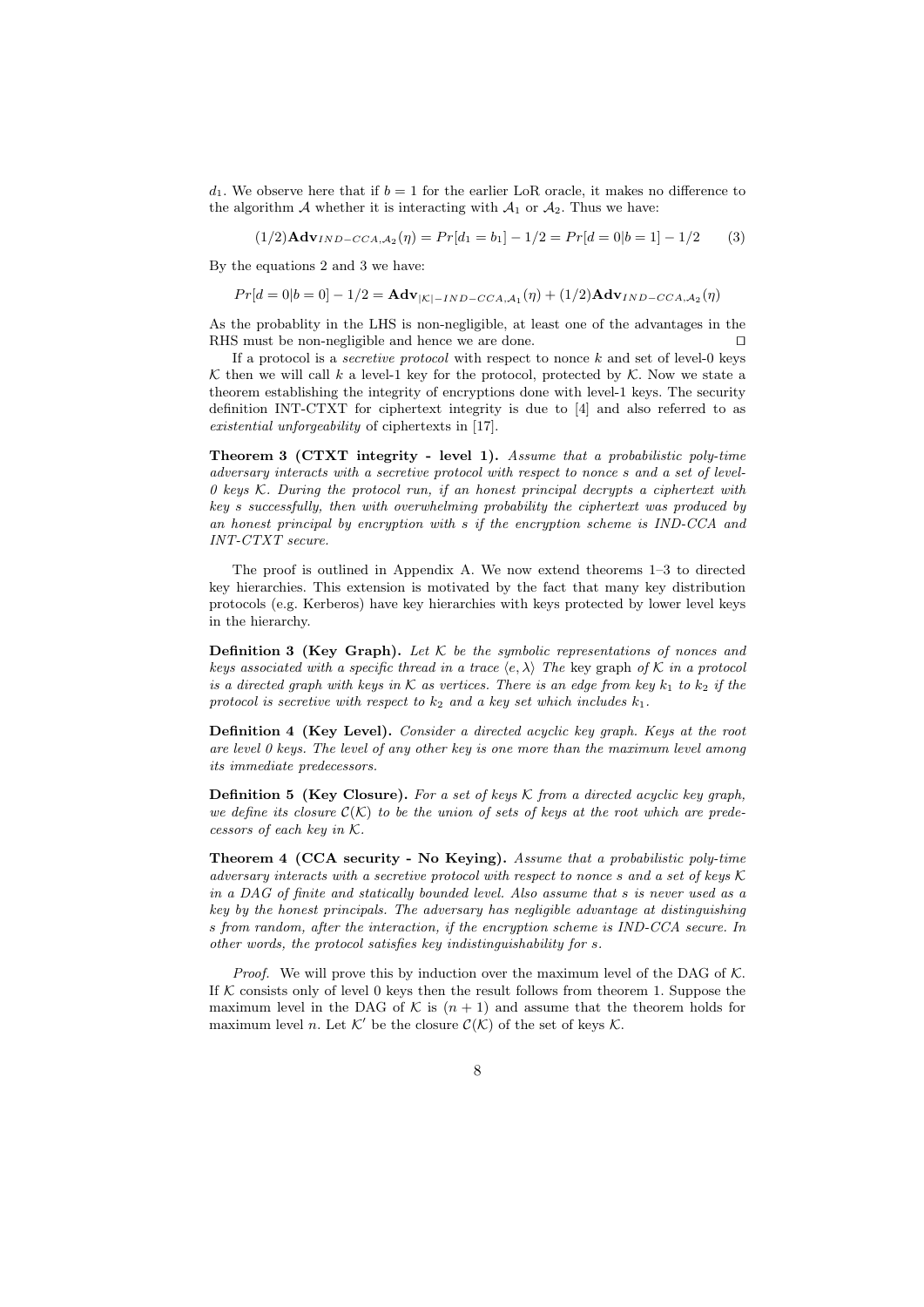Assume that a probabilistic poly-time adversary  $A$  interacts with a secretive protocol with respect to nonce s and the set of keys  $K$ . We will show that if A has non-negligible advantage at s from a random bitstring of the same length, after the interaction, then we can construct either a  $|\mathcal{K}'|$ -IND-CCA adversary  $\mathcal{A}_1$  to the encryption scheme or contradict the induction hypothesis.

We will construct an adversary  $A_1$  which has access to a multi-party LoR encryption oracles  $\mathcal{E}_{k_i}(LoR(\cdot,\cdot,b))$  and decryption oracles  $\mathcal{D}_{k_i}(\cdot)$  for all  $k_i \in \mathcal{K}'$  parameterized by a bit b chosen uniformly randomly. For keys  $s^i$  of level  $\geq 0$ ,  $\mathcal{A}_1$  chooses random values  $x_0^i, x_1^i$  and for s,  $\mathcal{A}_1$  chooses random values  $x_0, x_1$ .  $\mathcal{A}_1$  constructs messages to be sent to  $A$  as follows:

- − to encrypt the term  $f(s, s^1, s^2, ...)$  with  $k_i \in \mathcal{K}'$ , use response to oracle query  $\mathcal{E}_{k_{i}}(f(x_{0},x_{0}^{1},x_{0}^{2},...),f(x_{1},x_{1}^{1},x_{1}^{2},...),b).$
- to encrypt  $f(s, s^1, s^2, ...)$  with  $s^i$ , use  $\mathcal{E}_{x_0^i}(f(x_0, x_0^1, x_0^2, ...)$ .

Decryption operations are served analogously.

In the second phase,  $A_1$  chooses a bit d' and sends  $x_{d'}$  to A. If A replies that this is the actual nonce used, then  $A_1$  finishes by outputting  $d = d'$ , otherwise it outputs  $d = \bar{d}'$  and finishes. The advantage of  $\mathcal{A}_1$  against the  $|\mathcal{K}|$ -IND-CCA challenger is:

$$
\mathbf{Adv}_{|\mathcal{K}'|-IND-CCA,A_1}(\eta) = Pr[d=0|b=0] - Pr[d=0|b=1] = (Pr[d=0|b=0] - 1/2) + (Pr[d=1|b=1] - 1/2)
$$
 (4)

The first probability in the RHS is precisely the probability of  $A$  breaking the indistinguishability of  $x_0$  or equivalently of s. In the case when  $b = 1$ , the terms were constructed in the following manner:

- encrypt 
$$
f(s, s^1, s^2, ...)
$$
 with  $k_i \in \mathcal{K}'$ :  $\mathcal{E}_{k_i}(f(x_1, x_1^1, x_1^2, ...))$ .  
- encrypt  $f(s, s^1, s^2, ...)$  with  $s^i$ :  $\mathcal{E}_{x_0^i}(f(x_0, x_0^1, x_0^2, ...))$ .

We observe here that  $A_1$  simulated the execution of another secretive protocol  $\mathcal{G}'$ with keys of level  $\leq n - x_0^1, x_0^2, \dots$  protecting  $x_0$ . This is because the root level keys no longer protect the other keys in the DAG - we obtain a transformed DAG with the roots of the earlier DAG removed, and hence of maximum level one less. Therefore, we have:

$$
Pr[d = 1|b = 1] - 1/2 = (1/2)\mathbf{Adv}_{\mathcal{G}',\mathcal{A}}(\eta)
$$
\n(5)

By the equations 4 and 5 we have:

$$
Pr[d=0|b=0]-1/2 = \mathbf{Adv}_{|\mathcal{K}'|-IND-CCA,\mathcal{A}_1}(\eta) - (1/2)\mathbf{Adv}_{\mathcal{G}',\mathcal{A}}(\eta)
$$

As the probablity in the LHS is non-negligible, at least one of the advantages in the RHS must be non-negligible and hence we are done.

Theorem 5 (CCA security - Keying). Assume that a probabilistic poly-time adversary interacts with a secretive protocol with respect to nonce s and a set of keys  $K$  in a DAG of finite and statically bounded level. Honest principals are allowed to use s as a key. The adversary has negligible advantage at winning an IND-CCA game against a symmetric encryption challenger, using the key s, after the interaction if the encryption scheme is IND-CCA secure. In other words, the protocol satisfies IND-CCA key usability for s.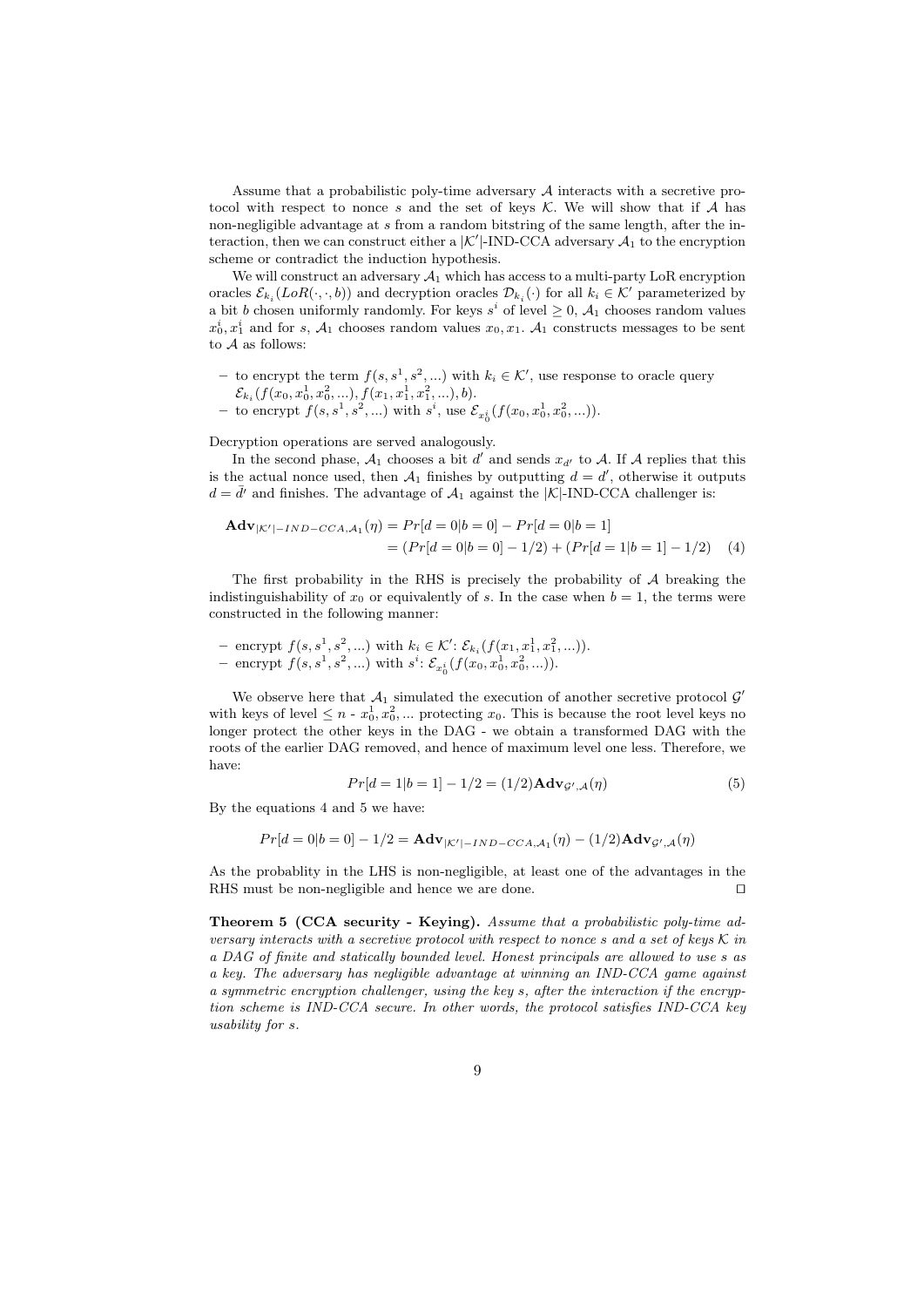Proof. We will again prove this by induction over the maximum level of the DAG of K. If K consists only of level 0 keys then the result follows from theorem 2. Suppose the maximum level in the DAG of K is  $(n+1)$  and assume that the theorem holds for maximum level *n*. Let  $K'$  be the closure  $C(K)$  of the set of keys  $K$ .

Assume that a probabilistic poly-time adversary  $A$  interacts with a secretive protocol with respect to nonce s and the set of keys  $K$ . We will show that if A has non-negligible advantage at winning an IND-CCA game against a symmetric encryption challenger, using the key s, after the interaction then we can construct either a  $|K'|$ -IND-CCA adversary  $\mathcal{A}_1$  or contradict the induction hypothesis.

We proceed as in the proof of theorem 4 to construct the adversary  $A_1$ . The only additional operation is that to encrypt or decrypt the term  $m$  with  $s$ , we use  $x_0$  as the key.

In the second phase,  $A_1$  randomly chooses a bit  $b' \leftarrow \{0, 1\}$ . A sends pairs of messages  $m_0, m_1$  to  $\mathcal{A}_1$ .  $\mathcal{A}_1$  replies with  $\mathcal{E}_{x_0}(m_{b'})$ . Decryption requests are also served by decrypting with key  $x_0$  ciphertexts not obtained by a query in this phase. A finishes by outputting a bit d'. If  $b' = d'$ ,  $\mathcal{A}_1$  outputs  $d = 0$  else outputs  $d = 1$ .

The advantage of  $A_1$  against the  $|K'|$ -IND-CCA challenger is:

$$
\mathbf{Adv}_{|\mathcal{K}'|-IND-CCA,\mathcal{A}_1}(\eta) = Pr[d=0|b=0] - Pr[d=0|b=1]
$$
 (6)

The first probability is precisely the probability of  $A$  breaking the 'good-key'-ness of  $x_0$  or equivalently of s. In the case when  $b = 1$ , the terms were constructed in the following manner:

- encrypt  $f(s, s^1, s^2, ...)$  with  $k_i \in \mathcal{K}'$ :  $\mathcal{E}_{k_i}(f(x_1, x_1^1, x_1^2, ...)$ .
- encrypt  $f(s, s^1, s^2, ...)$  with  $s^i: \mathcal{E}_{x_0^i}(f(x_0, x_0^1, x_0^2, ...)).$
- encrypt term m with  $s: \mathcal{E}_{x_0}(m)$ .

We observe here that  $A_1$  simulated the execution of another secretive protocol  $\mathcal{G}'$ with keys of level  $\leq n - x_0^1, x_0^2, \dots$  protecting  $x_0$ . This is because the root level keys no longer protect the other keys in the DAG - we obtain a transformed DAG with the roots of the earlier DAG removed, and hence of maximum level one less. Therefore, we have:

$$
Pr[d = 0|b = 1] - 1/2 = (1/2)\mathbf{Adv}_{\mathcal{G}',\mathcal{A}}(\eta)
$$
\n(7)

By the equations 6 and 7 we have:

$$
Pr[d=0|b=0]-1/2 = \mathbf{Adv}_{|\mathcal{K}'|-IND-CCA,\mathcal{A}_1}(\eta) + (1/2)\mathbf{Adv}_{\mathcal{G}',\mathcal{A}}(\eta)
$$

As the probablity in the LHS is non-negligible, at least one of the advantages in the RHS must be non-negligible and hence we are done.  $\hfill\Box$ 

Theorem 6 (CTXT integrity). Assume that a probabilistic poly-time adversary interacts with a secretive protocol with respect to nonce s and a set of keys K in a DAG of finite, statically bounded levels. During the protocol run, if an honest principal decrypts a ciphertext with key s successfully, then with overwhelming probability the ciphertext was produced by an honest principal by encryption with s if the encryption scheme is IND-CCA and INT-CTXT secure.

The proof is outlined in Appendix A.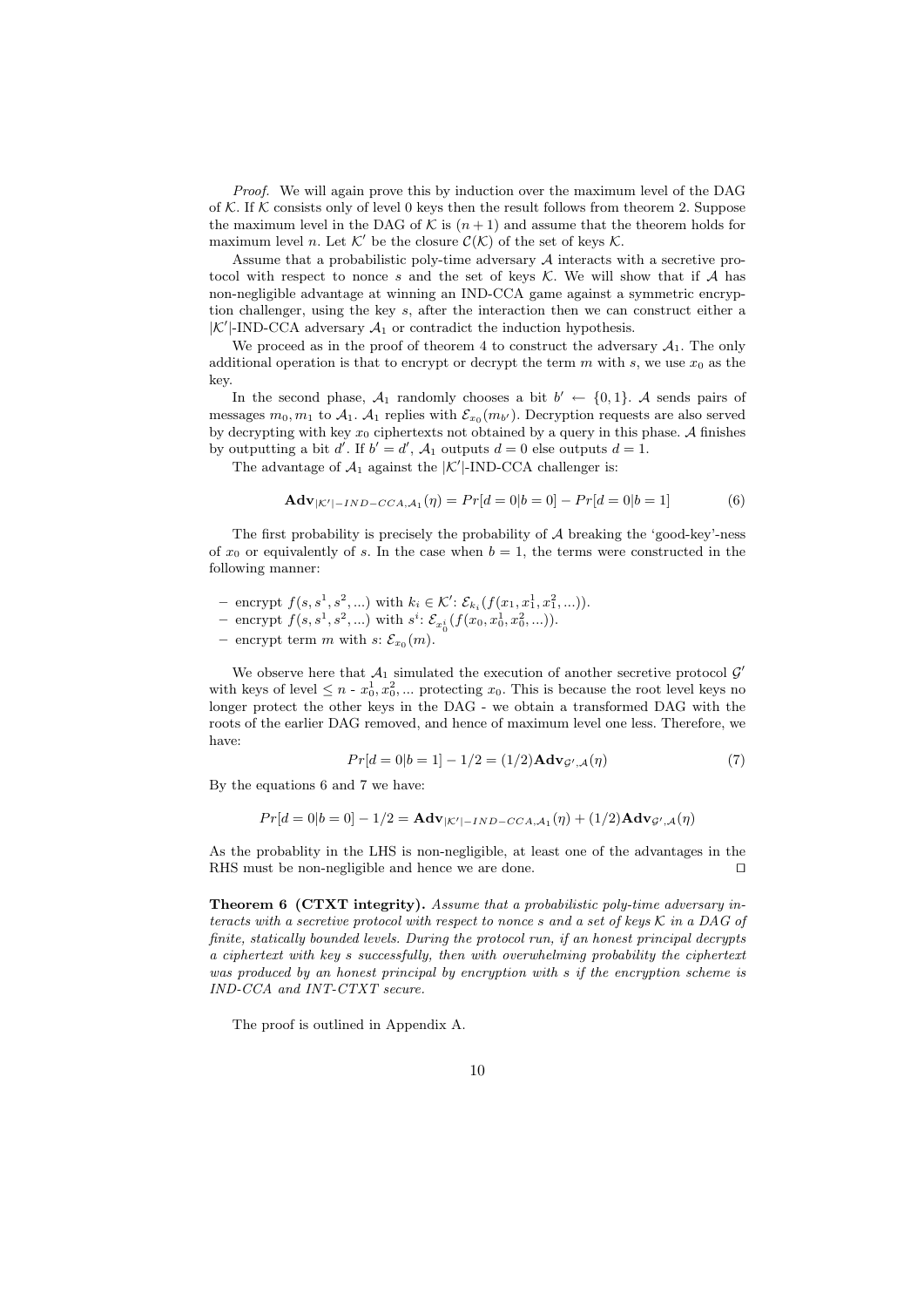# 4 Diffie-Hellman

In this section, we formulate a trace property for protocols that use the Diffie-Hellman primitive and prove that, under the Decisional Diffie-Hellman assumption, any protocol that satisfies this condition produces keys that are suitable for keying chosen plaintext (IND-CPA) secure encryption schemes. The motivating application for this result is the fact that many Diffie-Hellman-based key exchange protocols (e.g., IKEv2 [6]) set up keys for use in secure sessions protocols. Such protocols typically provide the desired security with IND-CPA encryption schemes and do not require IND-CCA secure encryption.

**Definition 6 (DHSafe Trace).** Let x and y be the symbolic representations of two nonces associated with a specific thread in a trace  $\langle e, \lambda \rangle$ . We say that  $\langle e, \lambda \rangle$  is a DHSafe trace with respect to x and y if the following properties hold for every thread belonging to honest principals:

- a thread which generates a new nonce u in e, with  $\lambda(u) = \lambda(x)$ , ensures that it appears only exponentiated as  $g^u$  in any message sent out. Similarly for y.
- the thread generating u, with  $\lambda(u) = \lambda(x)$  is allowed, at most once, to generate a key by exponentiating any term m of the appropriate type to the power u and using an appropriate key generation algorithm. However, this key is only used as a key. Similar restriction applies to y.
- the results of decryptions with the above key are not used to construct any message sent out.

**Definition 7 (DHSafe Protocol).** Let x and y be the symbolic representations of two nonces associated with a specific thread in a trace  $\langle e, \lambda \rangle$ . A protocol Q is a DHSafe protocol with respect to x and y if for all probabilistic poly-time adversaries  $A$  and for all sufficiently large security parameters  $\eta$ , the probability that a trace  $t(\mathcal{A}, \mathcal{Q}, \eta)$ , generated by the interaction of A with principals following roles of  $Q$ , is a DHSafe trace with respect to s and K is overwhelmingly close to 1, the probability being taken over all adversary and protocol randomness. Formally,

> $\forall$  PPT adversary A.  $\exists$  negligible function  $\nu$ .  $\exists \eta_0$ .  $\forall \eta > \eta_0$ .  $Pr[t(\mathcal{A}, \mathcal{Q}, \eta)$  is DHSafe wrt x and  $y \geq 1 - \nu(\eta)$

As in the case of secretive protocols, here also we implicitly look at the subset of all traces that are DHSafe among all possible traces with similar justification.

Theorem 7 (DH-CPA security). Assume that a probabilistic poly-time adversary interacts with a DHSafe protocol with respect to nonces x and y. The adversary has negligible advantage at winning an IND-CPA game against a symmetric encryption challenger, using the key  $k = keygen(g^{xy})$ , after the interaction if the encryption scheme is IND-CPA secure and the DDH assumption holds for the group containing g. In other words, a DHSafe protocol satisfies IND-CPA key usability for k.

*Proof.* Assume that a probabilistic poly-time adversary  $A$  interacts with a DHSafe protocol with respect to nonces x and y. We will show that if  $A$  has non-negligible advantage at winning an IND-CPA game against a symmetric encryption challenger, using the key k, after the interaction then we can construct either a DDH adversary  $A_1$ with non-negligible advantage against DDH in the group containing  $g$  or an IND-CPA adversary  $A_2$  with non-negligible advantage against the encryption scheme.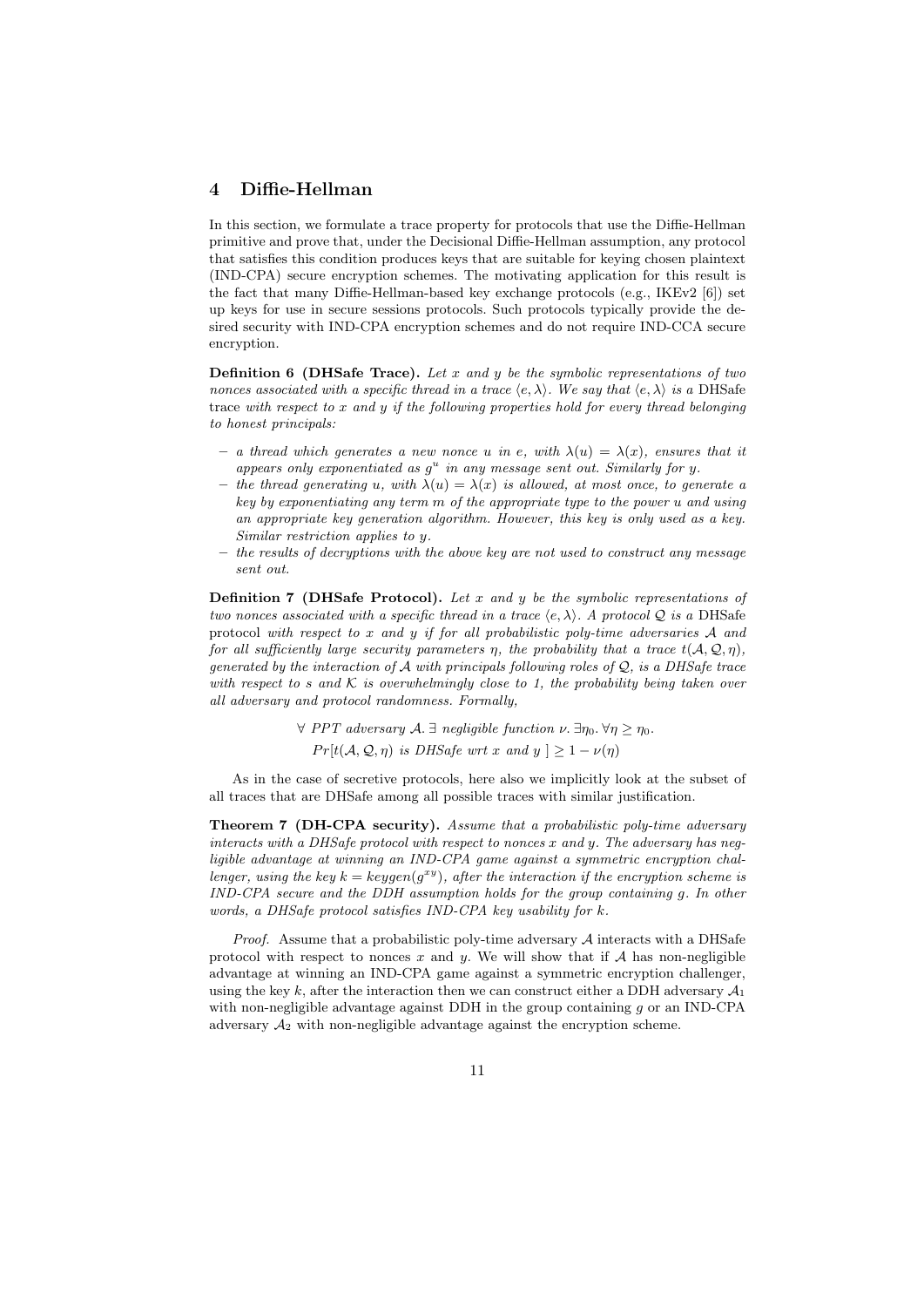Adversary  $\mathcal{A}_1$  is provided, at the outset, with a triple  $(g^a, g^b, g^c)$  and has to determine if  $c = ab$ . It proceeds by simulating the execution of the protocol to adversary A. Following the definition of DHSafe protocols, if an honest principal sends out a message containing x or y, then it has to be constructed from  $g^x$  or  $g^y$ .  $\mathcal{A}_1$  uses  $g^a$  and  $g^b$  as the bitstring representations of  $g^x$  and  $g^y$  respectively. When an honest principal exponentiates a term to the power x or y and generates a key,  $A_1$  uses  $k = \text{keygen}(g^c)$ as the bitstring representation of the key.

In the second phase,  $A_1$  uniformly randomly chooses a bit  $b'$  and provides oracle  $\mathcal{E}_k(LoR(\cdot,\cdot,b'))$  to A for an IND-CPA game. A finishes by outputting a bit d'. If  $b' = d'$ ,  $\mathcal{A}_1$  outputs yes else outputs no. The advantage of  $\mathcal{A}_1$  against the DDH challenger is:

$$
\mathbf{Adv}_{DDH, \mathcal{A}_1}(\eta) = Pr[yes|c = ab] - Pr[yes|c \neq ab]
$$
\n
$$
(8)
$$

Observe that if  $c = ab$  then k is the bitstring representation of  $keygen(g^{xy})$ . Hence, the first probability is precisely the probability of  $A$  winning an IND-CPA challenge with k as the key after interacting with a DHSafe protocol w.r.t. x and y. We will now bound the second probability.

We start by constructing a second adversary  $A_2$  which has access to an encryption oracle  $\mathcal{E}_k(LoR(\cdot,\cdot,b_1))$  with k unknown. It has a similar behaviour towards A as  $\mathcal{A}_1$  had except when required to encrypt using the generated key, it queries  $\mathcal{E}_k(LoR(\cdot,\cdot,b_1)).$ Decryption queries are not required as results of decryptions are not used to construct any message sent. In the second phase,  $A_1$  uses the  $\mathcal{E}_k(LoR(\cdot,\cdot,b_1))$  to provide the IND-CPA challenger to A. A finishes by outputting a bit  $d_1$  which is what  $A_2$  also outputs. We observe here that if  $c \neq ab$  for the earlier LoR oracle, it makes no difference to the algorithm A whether it is interacting with  $A_1$  or  $A_2$ . Thus we have:

$$
(1/2)\mathbf{A} \mathbf{d} \mathbf{v}_{IND-CPA,A_2}(\eta) = Pr[d_1 = b_1] - 1/2 = Pr[yes|c \neq ab] - 1/2 \tag{9}
$$

By the equations 8 and 9 we have:

$$
Pr[yes|c=ab] - 1/2 = \mathbf{Adv}_{DDH, \mathcal{A}_1}(\eta) + (1/2)\mathbf{Adv}_{IND-CPA, \mathcal{A}_2}(\eta)
$$

As the probablity in the LHS is non-negligible, at least one of the advantages in the RHS must be non-negligible and hence we are done.  $\Box$ 

### 5 Conclusion

We develop foundations for inductive proofs of computational security properties by proving connections between selected trace properties and useful non-trace properties. We prove that all secretive protocols have computational secrecy and authentication properties, assuming the encryption scheme used provides chosen ciphertext security and ciphertext integrity. In addition, we prove a similar theorem for computational secrecy assuming Decisional Diffie-Hellman and a chosen plaintext secure encryption scheme.

While several methods are possible, we do not present methods for proving that a protocol is secretive. In forthcoming work, we develop a form of secrecy induction general enough to cover Kerberos and a DH induction general enough to address properties of IKEv2. Protocol proofs based on the connection between trace properties and computational secrecy developed in this paper use direct reasoning about the computational model, and do not require the stronger cryptographic assumptions that are inherent in methods based on equivalence between symbolic and computational models.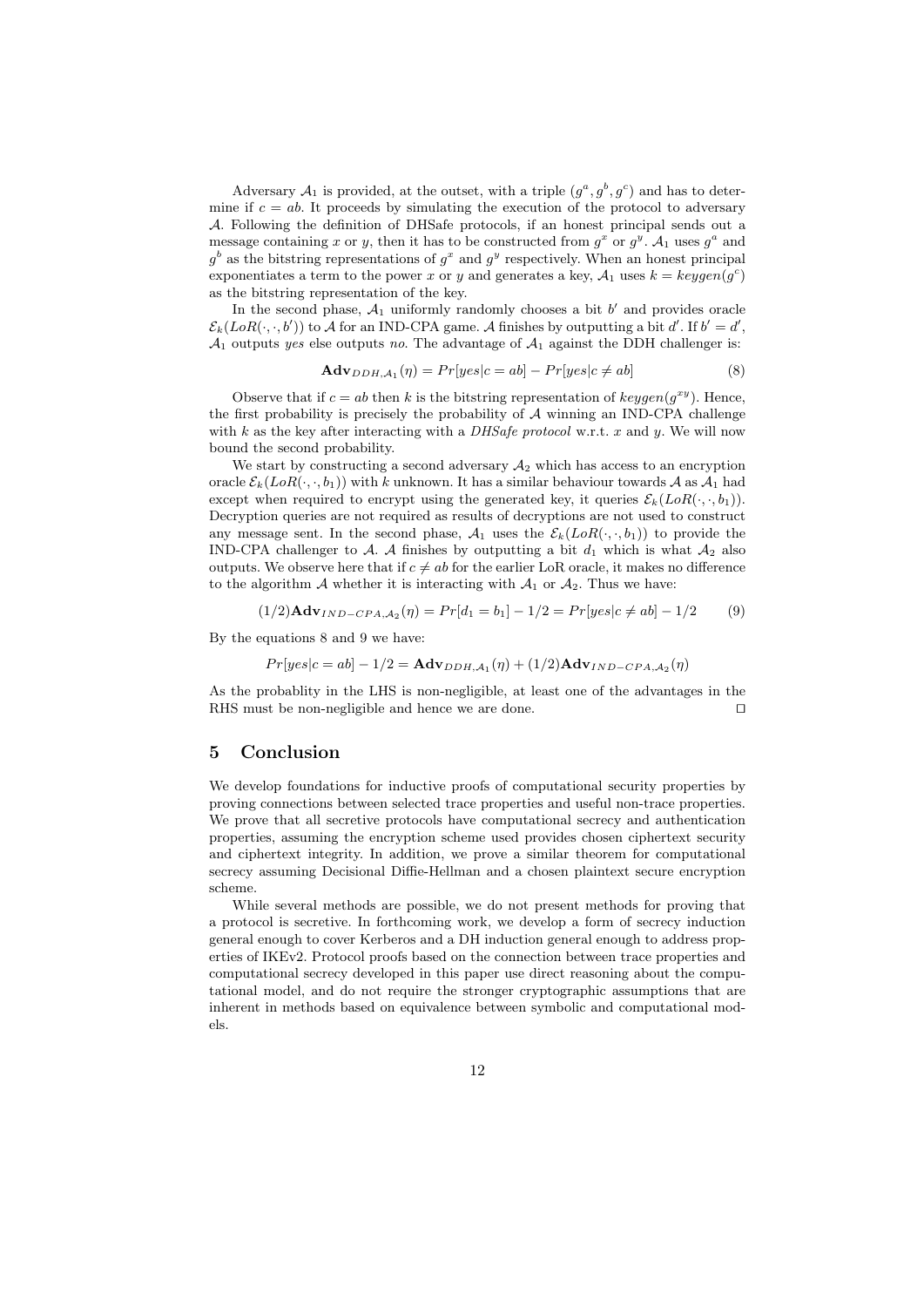## References

- 1. M. Backes, B. Pfitzmann, and M. Waidner. A universally composable cryptographic library. Cryptology ePrint Archive, Report 2003/015, 2003.
- 2. M. Bellare, A. Boldyreva, and S. Micali. Public-key encryption in a multi-user setting: Security proofs and improvements. In Advances in Cryptology - EURO-CRYPT 2000, Proceedings, pages 259–274, 2000.
- 3. M. Bellare, R. Canetti, and H. Krawczyk. A modular approach to the design and analysis of authenticationand key exchange protocols. In Proc. of the 30th Annual Symposium on the Theory of Computing, pages 419–428. ACM, 1998.
- 4. M. Bellare and C. Namprempre. Authenticated encryption: Relations among notions and analysis of the generic composition paradigm. In ASIACRYPT, pages 531–545, 2000.
- 5. M. Bellare and P. Rogaway. Entity authentication and key distribution. In Proceedings of the 13th Annual International Cryptology Conference on Advances in Cryptology (CRYPTO '93), pages 232–249. Springer-Verlag, 1994.
- 6. E. C. Kaufman. Internet Key Exchange (IKEv2) Protocol, 2005. RFC.
- 7. V. Cortier and B. Warinschi. Computationally sound, automated proofs for security protocols. In Proceedings of 14th European Symposium on Programming (ESOP'05), Lecture Notes in Computer Science, pages 157–171. Springer-Verlag, 2005.
- 8. A. Datta, A. Derek, J. C. Mitchell, and D. Pavlovic. A derivation system for security protocols and its logical formalization. In Proceedings of 16th IEEE Computer Security Foundations Workshop, pages 109–125. IEEE, 2003.
- 9. A. Datta, A. Derek, J. C. Mitchell, and D. Pavlovic. A derivation system and compositional logic for security protocols. Journal of Computer Security, 13:423– 482, 2005.
- 10. A. Datta, A. Derek, J. C. Mitchell, V. Shmatikov, and M. Turuani. Probabilistic polynomial-time semantics for a protocol security logic. In Proceedings of the 32nd International Colloquium on Automata, Languages and Programming (ICALP '05), Lecture Notes in Computer Science. Springer-Verlag, 2005.
- 11. A. Datta, A. Derek, J. C. Mitchell, and B. Warinschi. Computationally sound compositional logic for key exchange protocols. In Proceedings of 19th IEEE Computer Security Foundations Workshop, pages 321–334. IEEE, 2006.
- 12. N. Durgin, J. C. Mitchell, and D. Pavlovic. A compositional logic for proving security properties of protocols. Journal of Computer Security, 11:677-721, 2003.
- 13. A. Freier, P. Karlton, and P. Kocher. The SSL protocol version 3.0. IETF Internet draft, November 18 1996.
- 14. O. Goldreich. Foundations of Cryptography: Basic Applications. Cambridge University Press, 2004.
- 15. S. Goldwasser and S. Micali. Probabilistic encryption. Journal of Computer and System Science, 28:270–299, 1984.
- 16. P. Gupta and V. Shmatikov. Towards computationally sound symbolic analysis of key exchange protocols. In Proceedings of ACM Workshop on Formal Methods in Security Engineering, 2005. to appear.
- 17. J. Katz and M. Yung. Unforgeable encryption and chosen ciphertext secure modes of operation. In FSE, pages 284–299, 2000.
- 18. D. Micciancio and B. Warinschi. Soundness of formal encryption in the presence of active adversaries. In Theory of Cryptography Conference - Proceedings of TCC 2004, volume 2951 of Lecture Notes in Computer Science, pages 133–151. Springer-Verlag, 2004.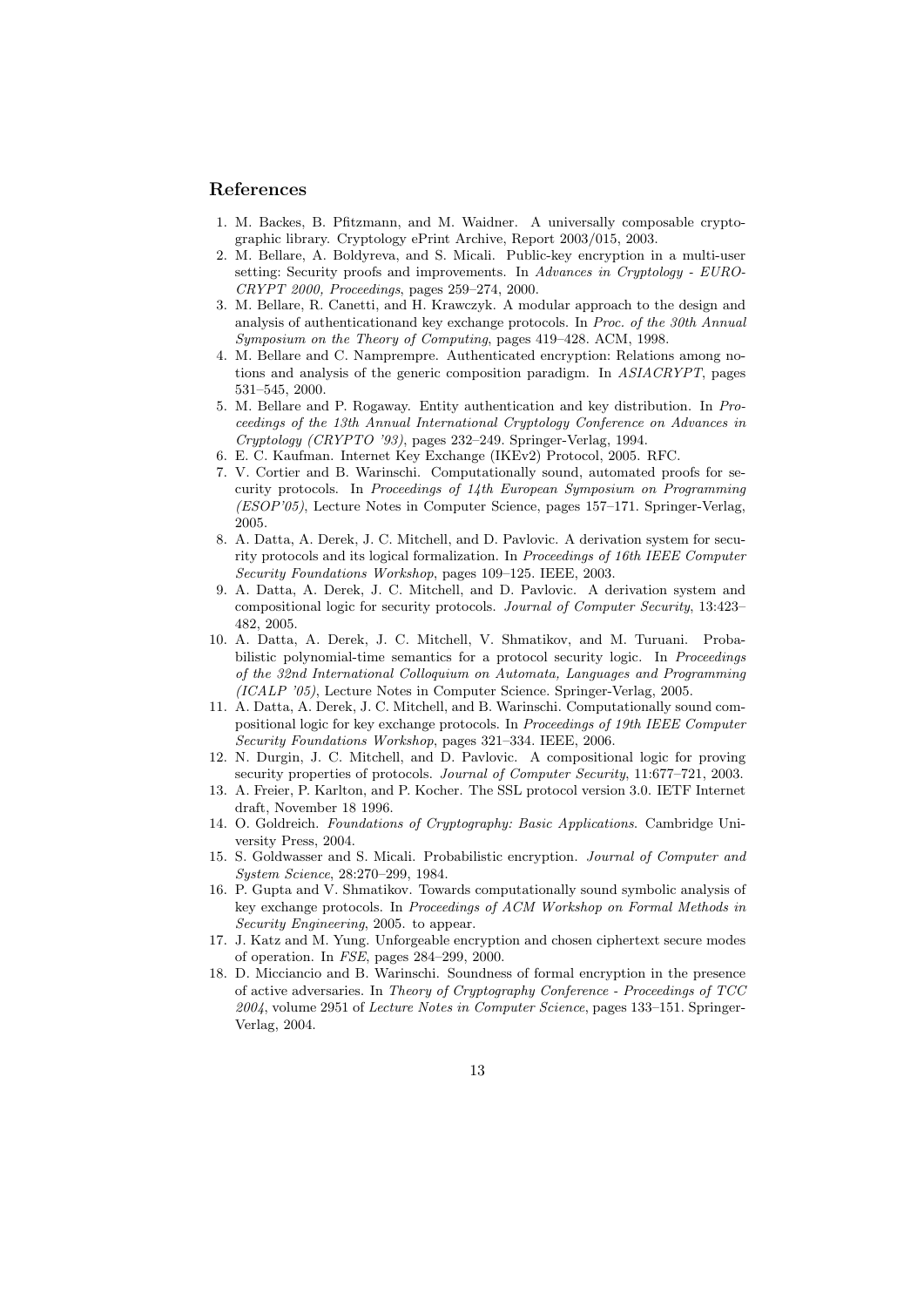- 19. J. C. Mitchell, V. Shmatikov, and U. Stern. Finite-state analysis of SSL 3.0. In Proceedings of Seventh USENIX Security Symposium, pages 201–216, 1998.
- 20. D. Phan and D. Pointcheval. Une comparaison entre deux methodes de preuve de securite. In Proc. of RIVF, pages 105-110, 2003.
- 21. S. Schneider. Verifying authentication protocols with csp. IEEE Transactions on Software Engineering, pages 741–58, 1998.
- 22. F. J. Thayer, J. C. Herzog, and J. D. Guttman. Strand spaces: Proving security protocols correct. Journal of Computer Security, 7(1), 1999.